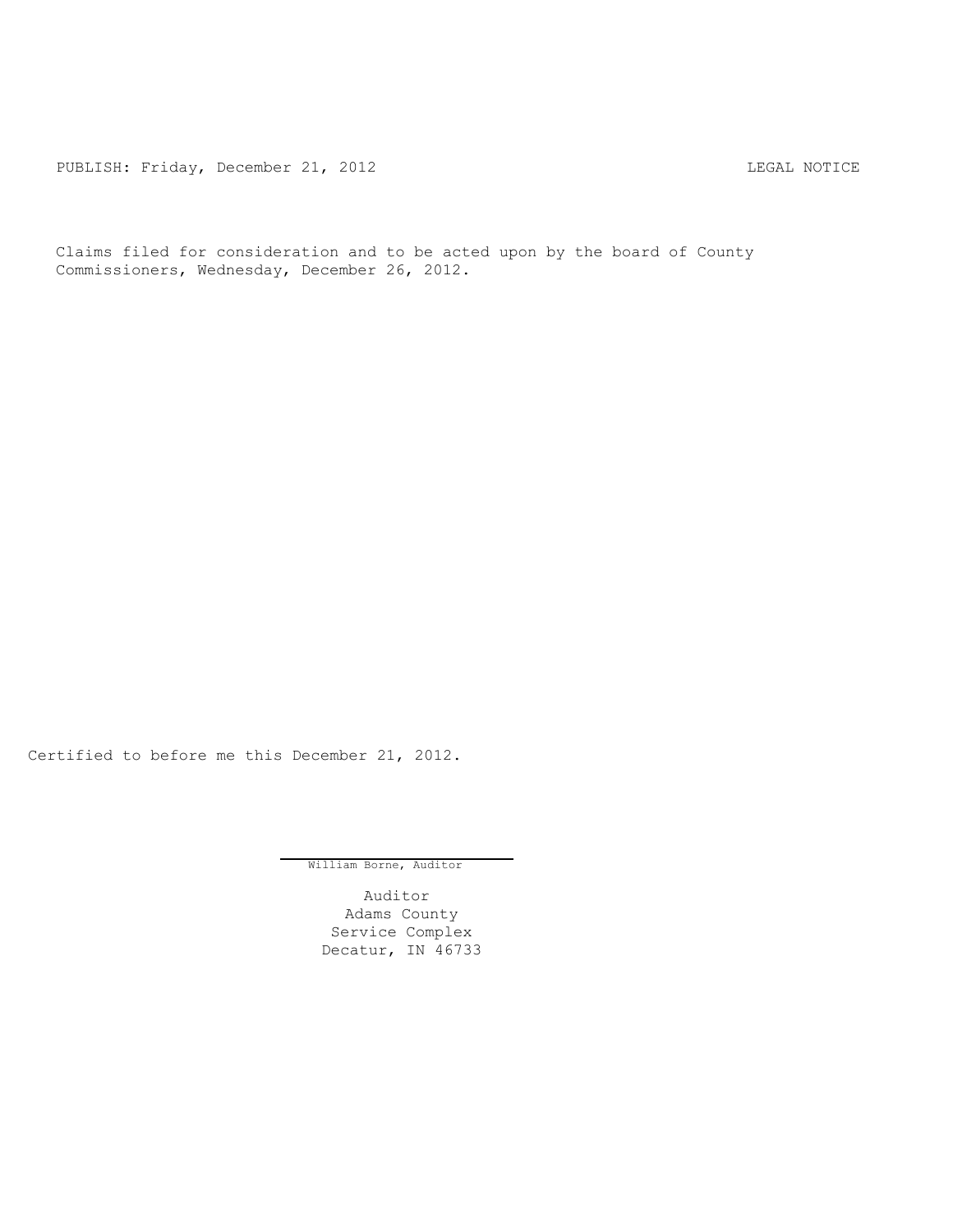

## **Claims Docket for Newspaper Adams County, Indiana**

## For Period: **11/14/2012** to **12/3/2012**

*313 W. Jefferson St. Decatur, IN 46733 (219) 724-2600*

## Date Claims to be Paid: **12/26/2012**

| <b>Vendor</b>                    | <b>Amount</b> | <u>Vendor</u>                   | <u>Amount</u> |
|----------------------------------|---------------|---------------------------------|---------------|
| Adams Memorial Hospital          | 36,670.42     | <b>Adams County Treasurer</b>   | 81,812.79     |
| <b>AIT Laboratories</b>          | 720.00        | Indiana Michigan Power          | 9,048.90      |
| Arnold Lumber Co., Inc.          | 488.34        | Baker And Sons Plumbing &       | 208.81        |
| Berne Ready Mix                  | 1,958.27      | Berne Hardware Company          | 86.50         |
| Berne Tri-Weekly News            | 57.10         | Hoosier Blue Flame              | 49.50         |
| Brateman's, Inc.                 | 1,186.00      | Butler, Fairman, & Seufer       | 24,984.25     |
| Chet's Pest Control              | 120.00        | Cintas Location #338            | 49.19         |
| City Of Decatur                  | 1,867.78      | Decatur True Value              | 33.21         |
| <b>Complete Printing Service</b> | 1,035.10      | Craigville Telephone Comp       | 238.00        |
| Sigworth, Darrell W.             | 107.36        | Decatur Daily Democrat          | 321.14        |
| Decatur Dental Service           | 274.30        | Decatur Postmaster              | 450.00        |
| Decatur Tire Center              | 30.00         | Douglas L. Bauman               | 237.54        |
| Downing & Glancy Funeral Home    | 500.00        | Kiess, Duane A.                 | 100.00        |
| Erie Haven                       | 1,499.40      | Fort Wayne Newspapers, In       | 27.38         |
| Gordon Food Service              | 5,035.49      | Graber Insurance, Inc.          | 440.00        |
| Grimm's Auto                     | 508.73        | Harvey's Tool Service           | 634.90        |
| Haywood Printing Company         | 708.64        | Indiana State Coroners As       | 60.00         |
| <b>Innovative Concepts</b>       | 4,163.17      | K-Mart                          | 151.82        |
| Werich, Kelly                    | 7.49          | M. D. Landscaping Service       | 240.00        |
| Gresla, Mark S. Md               | 60.00         | McBride And Son Welding         | 20.00         |
| Meshberger Brothers Stone        | 788.79        | Minds Eye Graphics              | 117.33        |
| Monroe Water Department          | 122.88        | Nationwide Life Insurance       | 525.00        |
| Nipsco                           | 3,763.51      | Portland Motor Parts, Inc.      | 794.37        |
| Professional Software Cor        | 35.00         | Quill Corporation               | 55.15         |
| McIntosh, Rhonda L.              | 58.31         | Bollenbacher, Rodney G.         | 50.00         |
| Thompson, Roger                  | 60.00         | Smitley, Ronnie L.              | 100.00        |
| Roto-Rooter                      | 200.00        | <b>Safety Systems</b>           | 234.13        |
| Selking International            | 1,571.19      | Sport Form                      | 126.00        |
| St. Joseph Hospital              | 193.00        | Steven R. Jenkins Company       | 329.97        |
| <b>Summit Radiology</b>          | 57.45         | Smith, Teryl R.                 | 50.00         |
| Print Shop                       | 2,765.93      | Top Supply Company              | 31.61         |
| Tractor Supply Credit Plan       | 42.96         | Two Brothers Generator Se       | 277.25        |
| Underground Pipe & Valve,        | 527.05        | Wal-Mart / GEMB                 | 485.92        |
| Waste Management Of Fort         | 243.31        | West Payment Center             | 460.95        |
| Crone, William L.                | 171.20        | Witham Toxicology Laboratory    | 1,141.00      |
| Christopher E. Harvey            | 449.61        | Burry, Herman, Miller, Brown    | 10,619.15     |
| Wards The Sign It Shop           | 155.00        | Adams County Highway Department | 1,842.56      |
| Imi Irving Material, Inc.        | 950.74        | Paul Norr                       | 25.60         |
| Mary Baker                       | 50.00         | Angie White                     | 30.80         |
| Tom Magnan                       | 25.80         | Duane Moser                     | 2,547.00      |
| Adam T. Miller                   | 25.00         | Rekeweg, Shane                  | 20.00         |
| Association Of Prosecutin        | 373.81        | Waste Management                | 54.45         |
| Nowak Supply Company, Inc        | 125.00        | Indiana Assoc. Of Co. Com       | 185.00        |
|                                  |               |                                 |               |
| <b>B</b> Secure Alarm Systems    | 311.22        | Bixler Insurance, Inc.          | 75.00         |
| Mary Beery                       | 143.87        | Hi-Way Service, Inc.            | 420.03        |
| Sirchie                          | 121.00        | Indiana University              | 35.00         |
| Don Myers Plumbing               | 415.25        | Indiana Judges Associatio       | 200.00        |
| Bob's Locksmith Shop             | 45.50         | Emergency Management Alli       | 120.00        |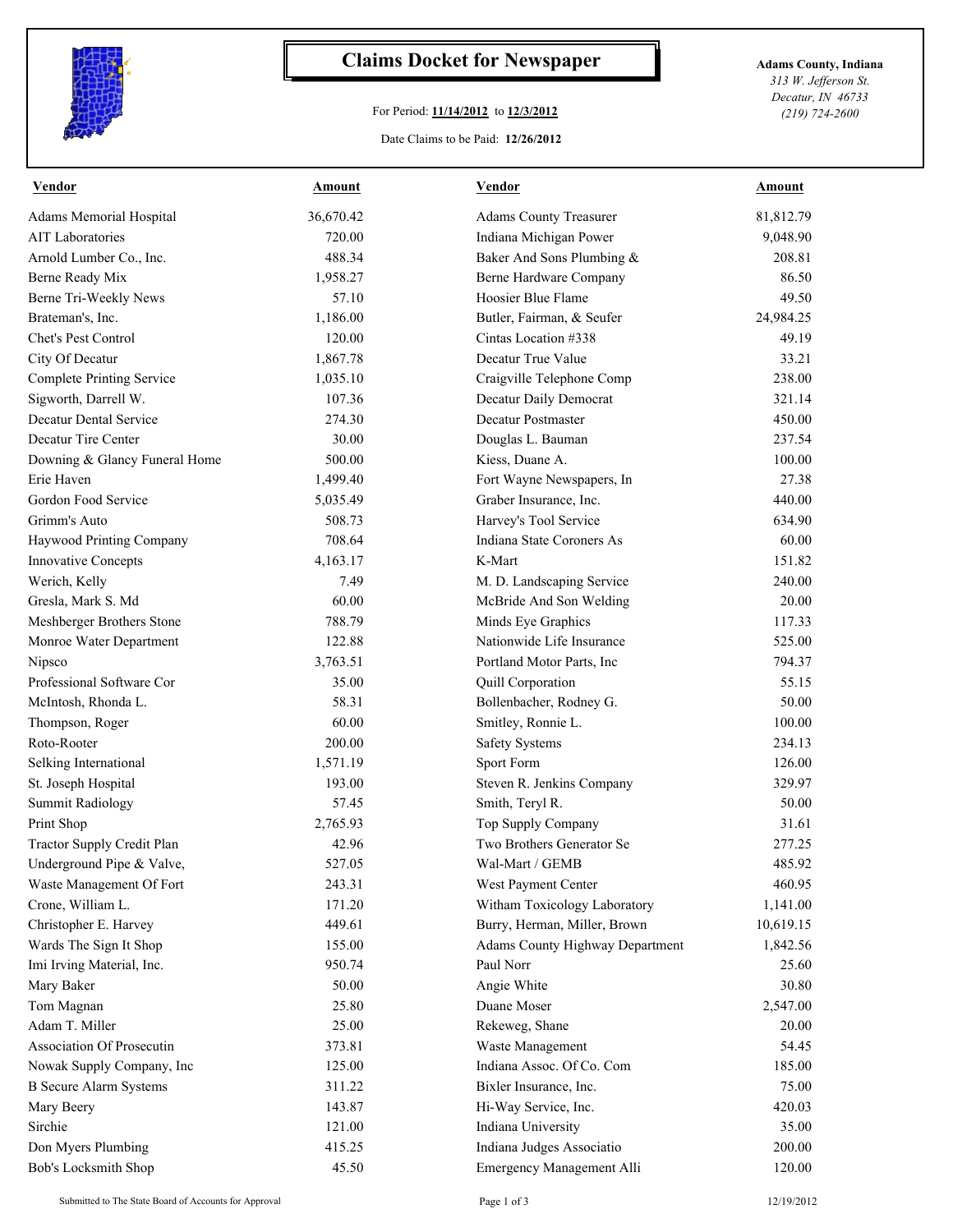| <b>Richard Clutter</b>                    | 20.00     | Signal Systems, Inc.               | 1,640.00  |
|-------------------------------------------|-----------|------------------------------------|-----------|
| Zurcher's Best-One Tire & Auto Care, Inc  | 13,820.51 | Tom Magnan/Special Needs           | 39.12     |
| Kristina Buckner                          | 15.40     | Indiana Dept. Of Workforc          | 53.50     |
| Arthur J. Booth                           | 20.00     | <b>Charles Tooley</b>              | 60.00     |
| Geraldine Sudduth                         | 105.60    | Benicomp, Inc                      | 70,279.21 |
| Emil W. Meyer                             | 60.00     | Harvest Land Co-op                 | 17,428.59 |
| Pepper L York                             | 49.99     | Wal-Mart                           | 268.79    |
| <b>Adams County Truck Repair</b>          | 723.39    | Advanced Imaging Solutions, Inc.   | 34.65     |
| <b>Brad Kohlhagen</b>                     | 122.20    | Beth A. Webber                     | 5,174.40  |
| <b>Fastenal Company</b>                   | 24.57     | Thomas R Krueckeberg               | 168.11    |
| Leslie W. Marckel                         | 20.00     | <b>ERS Wireless Communications</b> | 47,919.68 |
| Allen County Auditor                      | 189.80    | Michael G. Werling                 | 440.00    |
| Connie Ellenberger                        | 29.04     | Stephanie Vergara                  | 91.08     |
| Kim A. Fruechte                           | 220.64    | Kelly Werich                       | 116.60    |
| Troyer's                                  | 6,457.48  | Edwin Ford                         | 20.00     |
| Kendall Electric, Inc.                    | 185.36    | McKesson Medical - Surgical        | 393.79    |
| John Stahley                              | 657.50    | International Code Council, Inc.   | 62.50     |
| Kaehr Excavating, Inc.                    | 2,550.00  | Law Enforcement Systems, Inc.      | 273.00    |
| Larry Weaver                              | 30.00     | North Adams Community Schools      | 80.00     |
| Bi-County Services, Inc                   | 3,276.00  | Louise M Busse                     | 166.08    |
| Joseph M. Johnson, III                    | 206.60    | Troxel Equipment Company           | 14,580.40 |
| Kevin Burkhalter                          | 50.00     | Mapps                              | 900.00    |
| Alpine Falls, Inc.                        | 35.45     | William Borne                      | 599.40    |
| Indiana Public Defender Council           | 300.00    | Deborah A. Schantz                 | 110.00    |
| Daniel J. Michaels                        | 20.00     | Verizon Wireless                   | 581.51    |
| Joseph Spaulding                          | 17.16     | Stationair's Express               | 1,702.02  |
| SunGard Public Secctor                    | 532.50    | Landon Patterson                   | 376.42    |
| Karla Marbach                             | 118.97    | Holly L. Degitz                    | 64.24     |
| City of Fort Wayne                        | 2,175.00  | Schwartz Blacksmith, LLC           | 18.00     |
| Petro Reporting Service, Inc.             | 235.40    | Cochran Distributing               | 75.00     |
| Microvote General Corporation             | 2,500.00  | <b>News-Banner Publications</b>    | 14.46     |
| John August                               | 50.36     | Marco Developments, LLC            | 5,082.65  |
| Gregory A. Cook                           | 20.00     | LBH Chemical & Industrial          | 1,681.57  |
| League for the Blind & Disabled           | 120.80    | Jeremy Wetter                      | 935.90    |
| Robert E. Rhoades                         | 50.00     | Dell Marketing L.P.                | 945.19    |
| Donna E. Barger                           | 60.00     | RICOH USA, INC.                    | 4,047.74  |
| Office Depot                              | 175.56    | Decatur Ace Hardware               | 393.43    |
| WM Imaging Solutions, Inc.                | 30.00     | Russell E Cook                     | 20.00     |
| Panacea Painting & Coating                | 80.00     | Mark R. Mitchel                    | 8.20      |
| Dave Delong General Carpentry             | 225.00    | Teresa Thieme                      | 20.00     |
| O'Reilly Auto Parts                       | 73.62     | Global GOV/ED Solutions Inc.       | 765.59    |
| Purdue CES Education Fund                 | 99.47     | Kevin Nussbaum                     | 20.00     |
| Anna Steiner                              | 50.00     | Tom Magnan-Cans for CoPays         | 49.00     |
| <b>Classics Plus Auto Sales</b>           | 100.00    | <b>Central Customer Charges</b>    | 896.68    |
| <b>NALF</b>                               | 162.00    | Treasurer, State of Indiana        | 89.10     |
| <b>Adams County Community Corrections</b> | 675.00    | Eric D. Orr, Attorney              | 712.00    |
| Confirmdelivery.com                       | 282.35    | Mark Chaffins                      | 20.00     |
| <b>Indigital Telecom</b>                  | 4,311.88  | Kenn-Feld Group, LLC               | 1,140.83  |
| Alicia Bates                              | 125.00    | Timothy R. Taylor                  | 20.00     |
| Wells County Surveyor                     | 230.07    | Patsy Smith                        | 130.00    |
| Kent Lehman                               | 60.00     | Pitney Bowes, Inc.                 | 387.98    |
| Decatur Computer Repair                   | 130.00    | Frontier                           | 160.24    |
| Aaron Scheumann                           | 744.97    | Powerplan/Holt Equipment           | 235.70    |
| Mediacom, LLC                             | 79.95     | Schenkel Shultz Architecture       | 88,905.26 |
| Gerber & Company Foods, LLC               | 2,578.35  | John Deere Financial               | 96.90     |
| Vance Outdoors, Inc.                      | 1,339.00  | Treasurer, State of Indiana        | 12.00     |
| John A. Crider                            | 20.00     | Shawna Schwegman                   | 200.00    |
|                                           |           |                                    |           |